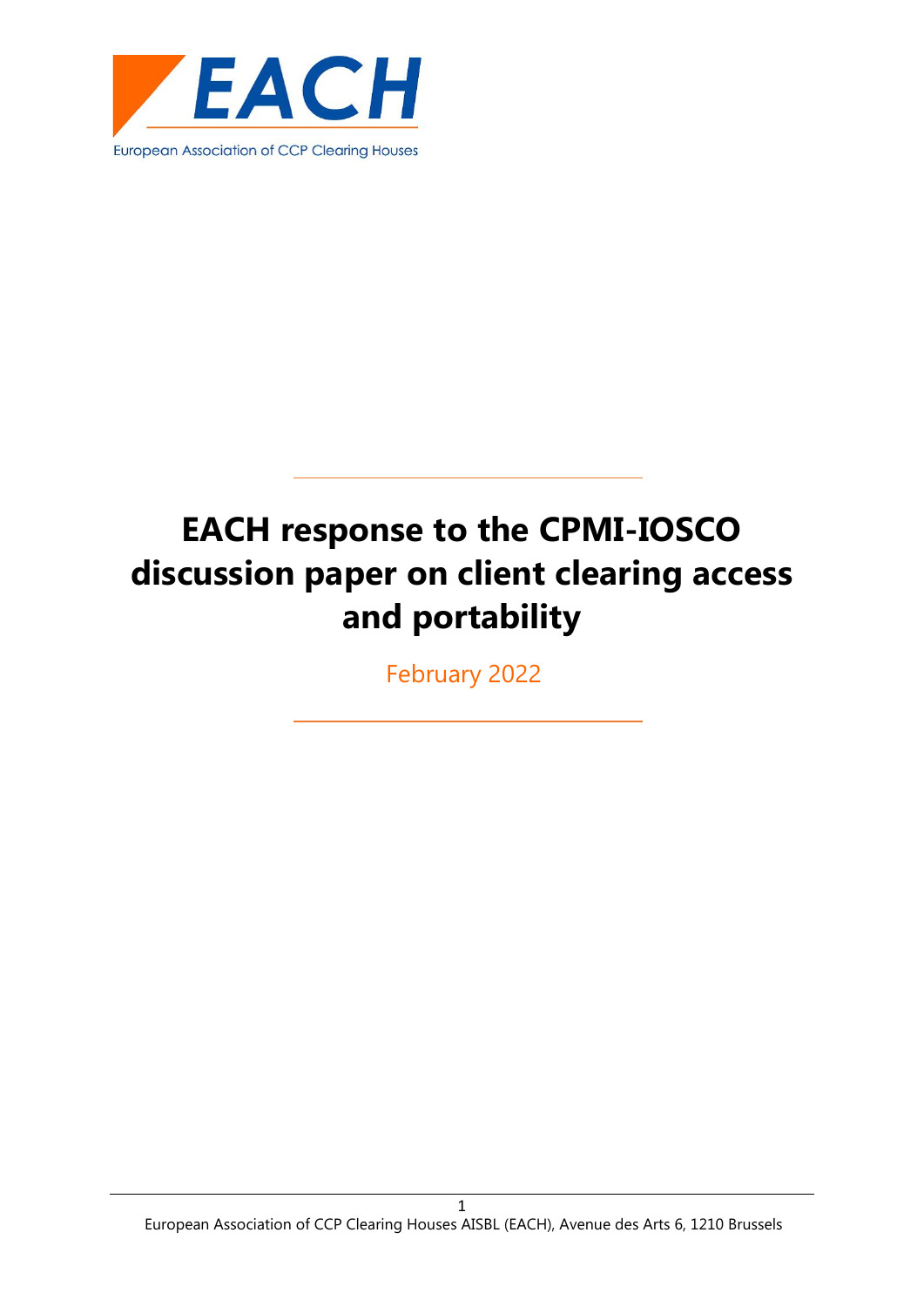## **Introduction**

The European Association of CCP Clearing Houses (EACH) represents the interests of Central Counterparties (CCPs) in Europe since 1992. CCPs are financial market infrastructures that significantly contribute to safer, more efficient and transparent global financial markets. EACH currently has 19 members from 15 different European countries. EACH is registered in the European Union Transparency Register with number 36897011311-96.

EACH appreciates the opportunity to provide feedback to the CPMI-IOSCO discussion paper on client clearing access and portability (hereinafter called "the discussion paper").

## Access (Section 2 of the discussion paper)

## Design of direct and sponsored access models

#### **Q1. Do you agree with the observation in the discussion paper that the direct and sponsored access models are designed for and generally used more by larger and/or more sophisticated clients?**

Direct and sponsored access models may indeed be more generally used by larger and/or more sophisticated clients. Nevertheless, they are also available to small and medium sized clients. Generally, those access models were designed to address specific risk management and resource management constraints faced by clearing members and clients in relation to client clearing services. So greater use by larger/more sophisticated clients is a natural consequence of those constraints. Furthermore, as is always the case when new services are proposed, there is an additional complexity of being a "first mover". The rate of adoption will depend on individual asset classes and/or the evolution of the models and regulatory requirements. As the model matures, CCPs are expecting the model to see a broader range of clients subscribing to it, providing them with benefits of reduced counterparty risk, improved asset protection and enhanced cash and collateral management services.

Notwithstanding the above, while the use of access models should be enabled to the extent possible depending on the risk profile of market participants, it should again be noted that the demand for access models is a consequence of the risk and resource management of market participants, e.g., regarding some less sophisticated or smaller clients' capacities/resources to invest may be lower or there may be no use case for them.

EACH Members would also like to highlight that sponsored access is in Europe still at an early stage if compared to the US, where the presence of more sponsor agents and balance sheet benefits ensures more voluntary clearing. For some CCPs, the margin procedures can be executed either by the agent or the sponsored bank, but some others have detected operational concerns with onboarding clients, for instance constraints related to the payment of intraday margin requirements. New onboarded Members would need to consider such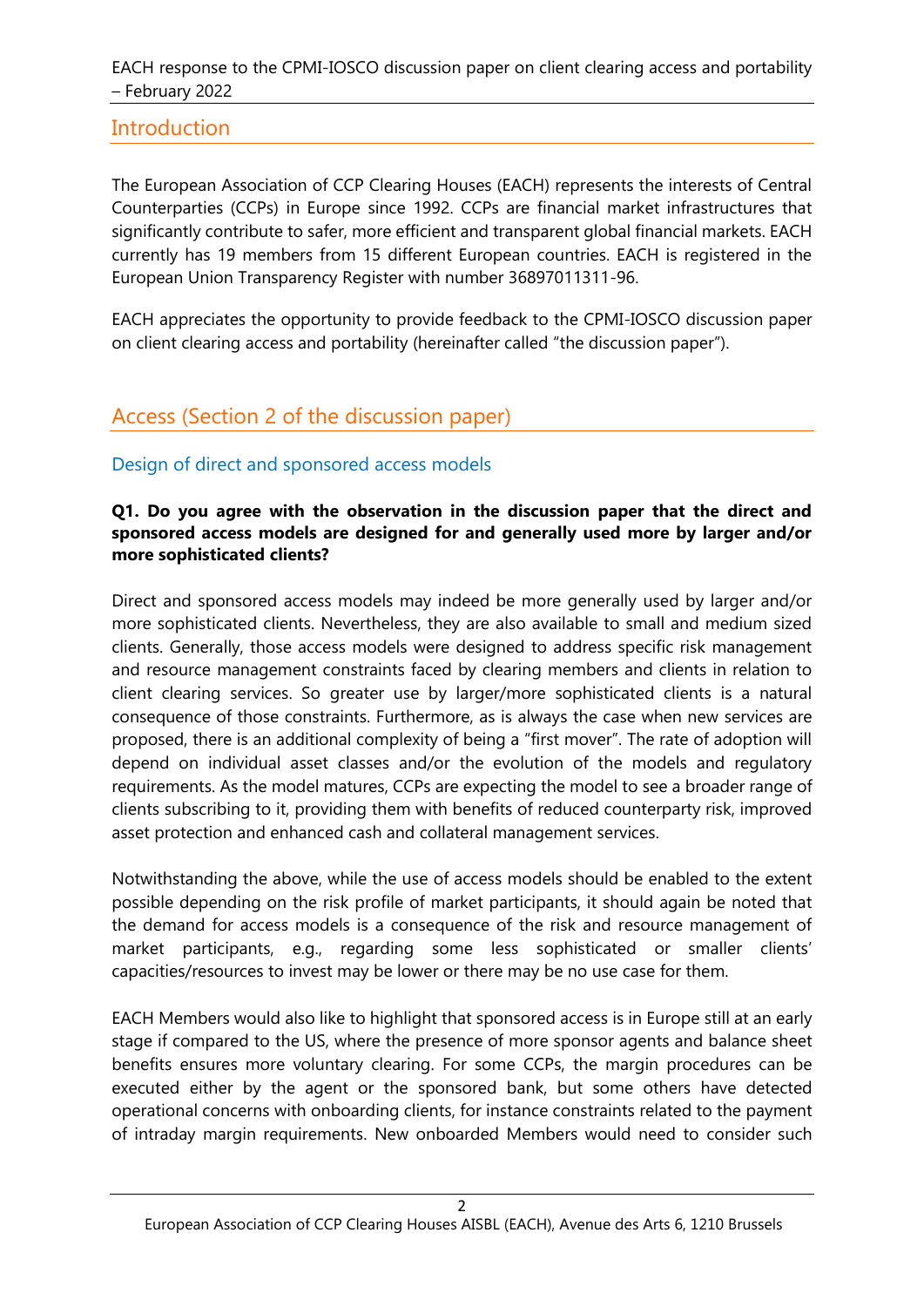margin calls, leading to an extensive work for both sponsored Members, that would need to put in place some kind of operational control, and the CCP. These new models create new types of risks for the CCP that should be integrated accordingly in the existing CCP's risk management framework, without of course lowering them. As per answer to Q5 below, when developing access models CCPs have therefore installed safeguards to address such new types of risks or risk transmission.

#### **Q2. Could there be any other solutions that would facilitate access, either through greater use of such access models by small and medium-sized clients, or through some other solution?**

While as mentioned in our response to Q1 direct and sponsored access models may indeed be more generally used by larger and/or more sophisticated clients, as models mature, we expect to see a broader range of clients subscribing. As per Q1, while the use of access models should be enabled to the extent possible depending on the risk profile of market participants, it should also be noted that the demand for access models is a consequence of the risk and resource management of market participants, e.g., with regard to some less sophisticated or smaller clients' capacities/resources to invest may be lower or there may be no use case for them. Rather, broader access to clearing should always ensure economic viability and operational resilience of the central clearing environment.

Nevertheless, innovation should be further promoted by addressing credit, market, operational, legal and liquidity risk management constraints. For example, if third parties were allowed to cover the day-to-day funding of margin requirements, this would reduce liquidity, legal and operational burdens for client to meet margin requirements. In our answer to Q11, we elaborate on additional aspects which should be taken into account for facilitating access.

## **Barriers**

#### **Q3. Do you agree with the findings in the discussion paper that direct and sponsored access models are used more for certain types of products (eg repos) than for others? Do you agree with the reasons described in the paper for why this is the case? Why/why not?**

EACH agrees with the findings that direct and sponsored access models are used more for certain types of products (e.g., repos) than for others. While repo has been the most successful use case due to the benefits of access models in relation to reducing capital requirement constraints, the models are suitable as well to any cleared products. There exist already direct access models that are used for OTC IRS and we expect that the use of access models for OTC derivatives and ETDs may increase, especially against the backdrop of the implementation of regulatory requirements (UMR, Basel III) combined with funding and liquidity constraints.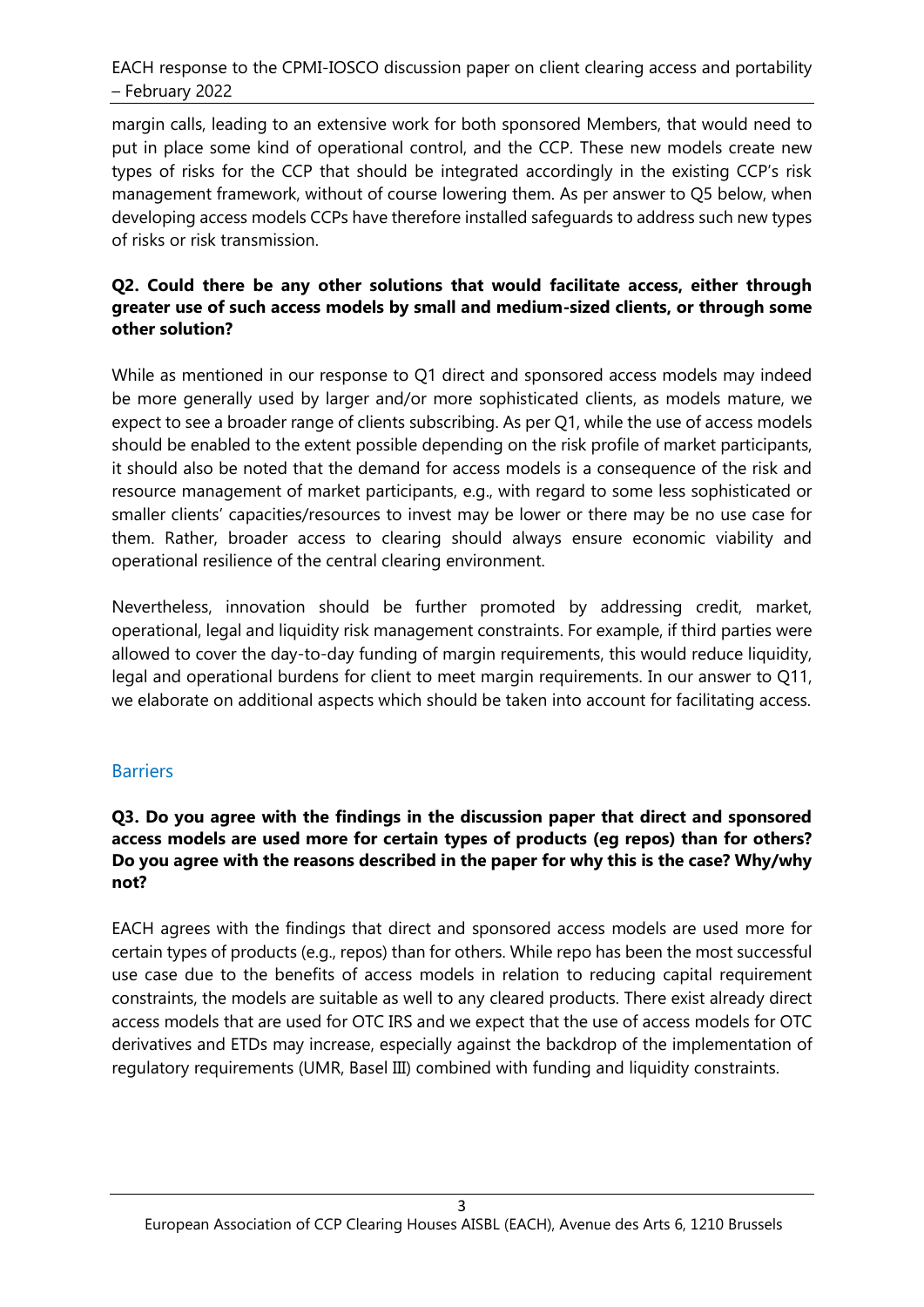## Challenges related to direct and sponsored access models

#### **Q4. Do you agree that direct and sponsored access models have the potential to diversify the risk profile of the direct clearing participant basis of a CCP by introducing new types of direct participants? Why/why not?**

Yes, direct access models can diversify the risk profile of the CCP, and the current models are an important first step in achieving these goals.

#### **Q5. Do you think that CCPs have introduced sufficient safeguards to prevent risk transmission from direct participants using direct and sponsored access models? Why/why not? If not, what additional safeguards do you think are necessary?**

It is the CCPs' role to establish a robust system of risk management. In doing so, CCPs aim at ensuring amongst other that risk is not transmitted through the system. This applies to all the activities of the CCP, including direct and sponsored access models. When developing access models, European CCPs have therefore installed specific safeguards in coordination with market participants. As the risks in relation to direct access by clients are identical to those arising from a standard clearing membership, CCPs ensured the same high risk management standards for direct/sponsored access and aligned the onboarding process including resources and credit assessment. For instance, the agent takes over the obligation for their clients to provide the default fund contributions and to participate in the default management process (DMP) and the sponsor guarantees their clients' performance to the CCP. Furthermore, CCPs installed safeguards in the default waterfall to cater for a default of a client.

#### **Q6. Do you think that sponsors are properly incentivised to closely monitor the activity of their sponsored participants (i.e. the direct participants)? Why/why not? If not, how do you think sponsors could be properly incentivised?**

Yes, considering the safeguards installed and the organization of the client-sponsor-CCP relationship as explained in the previous answer, EACH believes that sponsors are naturally incentivised to not only monitor their clients' activity but also to fulfil their obligation towards their clients.

#### **Q7. Do you think that the number of sponsors is limited? Are you concerned about sponsor concentration risk? If so, is this because it is difficult to find a sponsor? Are there any other reasons?**

Yes, the number of sponsors is currently limited. Currently, three agents are offering this model in Europe, of which only one is a global provider. As mentioned in our answers to the previous questions, this is in our opinion due to the fact that the development and adoption of access models is in a very early stage. The availability of sponsors thus reflects the stage of market development. As models and the client clearing market structure mature, there should be no shortage of clearing agents and sponsors considering the competitive landscape for clearing.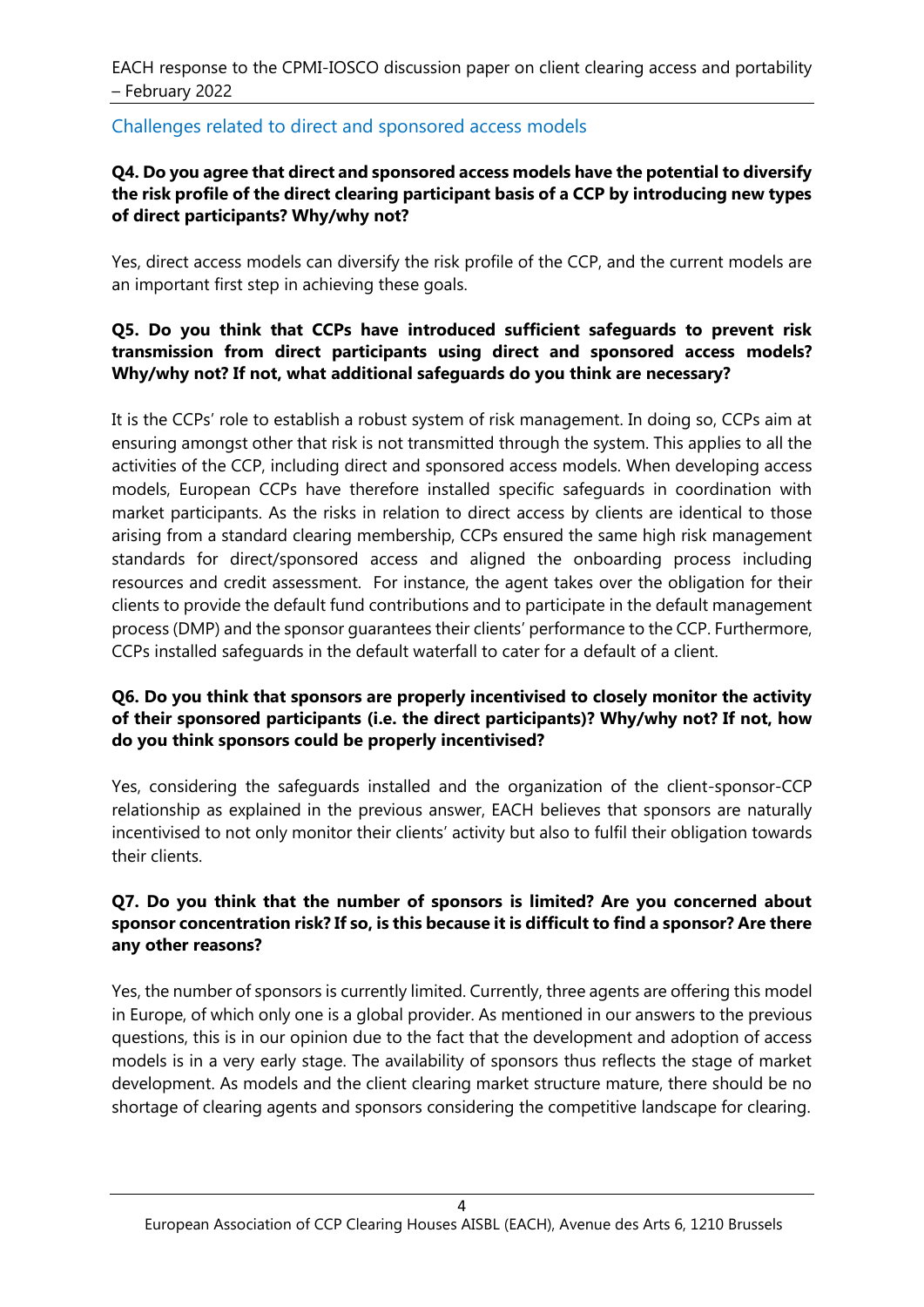#### **Q8. Do you think that CCP rules adequately address the issue of sponsor default? If so, what are the CCP rules that adequately address this issue? If not, what kind of CCP rules are required to address this issue?**

Yes, EACH believes that a sponsor default is adequately addressed and managed appropriately as it is treated equivalently to a clearing member default.

## **Testing**

**Q8. Have you participated in default management exercises that test direct and sponsored access models?**

Yes, CCPs have tested sponsor defaults and regularly run porting simulations.

#### **Q10. Without providing identifying information, what has worked well in such exercises? What has not? Do you have recommendations as to what could be improved for such exercises?**

The exercise was successful and proved the robustness of the DMP while raising awareness of challenges in relation to porting client positions. Please also refer to our comments in relation to porting further below, in particular, the possibility to add porting simulations to fire drills.

## Additional considerations

#### **Q11. Please describe any additional factors that may be impacting the activity and uptake of direct and sponsored models that are not considered in this paper.**

According to EACH Members, additional factors that may be impacting the activity and uptake of direct and sponsored models are the following:

- Improved understanding by market participants of the legal requirements, the set-up and the operational processes;
- Insurance regulation did not envisage the situation of insurers becoming direct members of a CCP through direct access models, and accordingly there is a gap in the regulation preventing insurance firms from using direct access models;
- If policymakers wish to remove any unreasonable barriers to the adoption of direct access models, the Leverage Ratio treatment under Basel III should be equally explicit that unfunded contributions should not contribute to exposure under the measure. Capital charges for unfunded contributions under the Leverage Ratio may materially impact the economics of direct access models, and the business case for adoption.
- Further improvements could also be achieved by addressing the barriers for clients to take on more responsibilities from the clearing members in the default management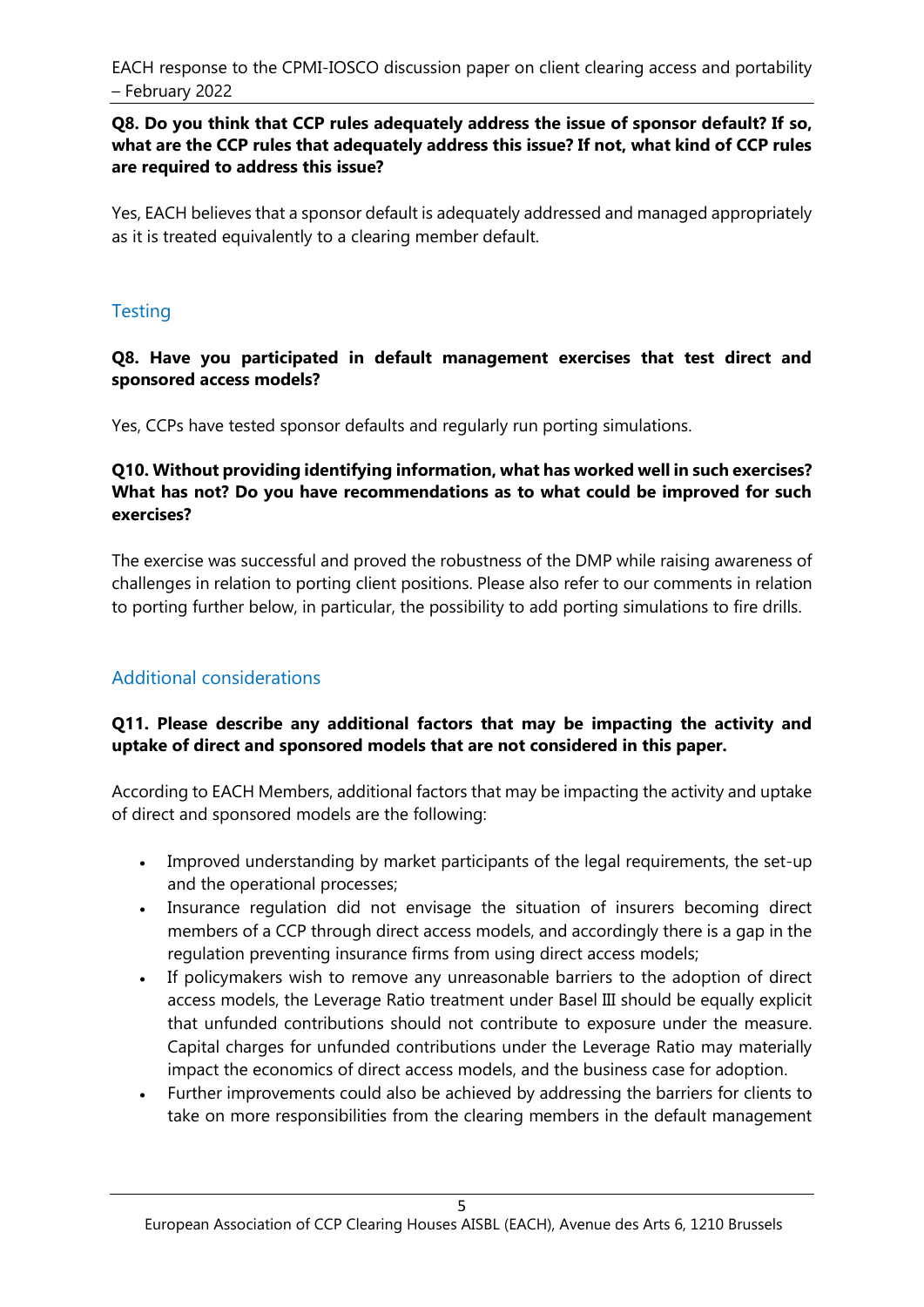process, and by assessing economic incentives in relation to preferential treatments under the Basel framework.

#### **Q12. Please provide any additional comments with regards to the impact that direct and sponsored access models have on access to client clearing.**

EACH Members expect direct and sponsored access models to have a positive impact on the clearing landscape because they provide an alternative to traditional client clearing with mutual economic, risk management and operational benefits for agents, sponsors and participants.

#### **Q13. Please provide additional comments with regard to access to client clearing more generally.**

No EACH comment.

## Porting (Section 3 of the discussion paper)

#### Risks from not porting

#### **Q14. Are there any additional risks or potential harm associated with not porting following a clearing participant default, which were not described in the discussion paper? If so, please describe such additional risks and/or harm.**

Porting is a crucial feature of an adequate default management process and requires a proper regulatory framework and incentives (e.g. upcharges for lack of a back-up CCSP) as well as an insolvency regime that does not prevent the CCP from porting clients of a clearing member (e.g. a gross margining regime – so that there is collateral held in the CCP in order to support a clearing member default – as well as a negative consent regime, even if temporary). The credit and liquidity assessment of the clearing members will be very important to ensure that porting does not create undue risk.

Another important issue would be to remove the need for explicit client consent. Clients always have the option to find another clearing member in the weeks following the default event, but it is crucial to act quickly. Additional useful regulatory intervention could be useful in the area of Know your customer (KYC), Anti-money laundering (AML) and balance sheet requirements for clearing members & CCPs. For more details, please see our answers to the following questions.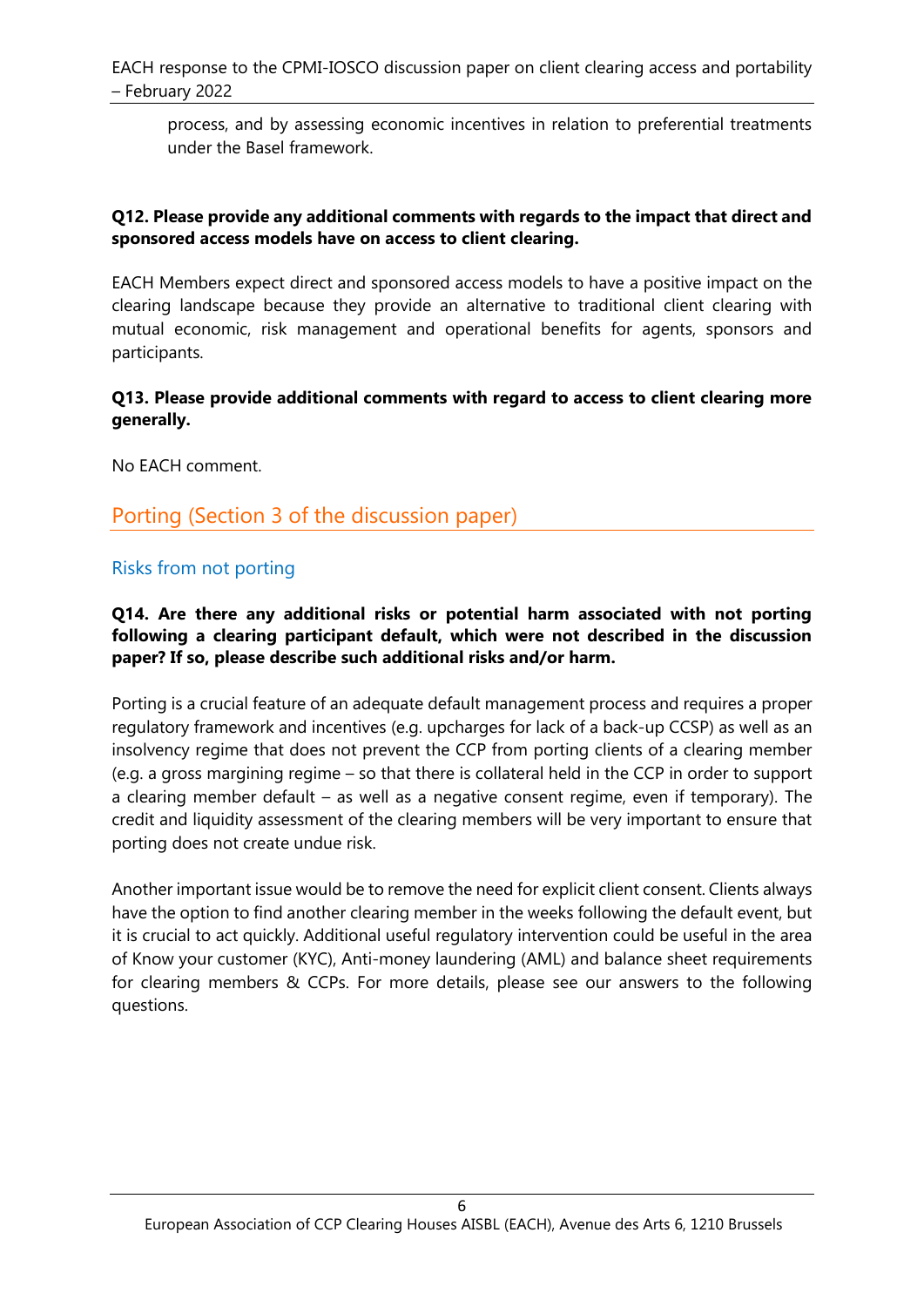#### **Q15. Potentially effective practices. Do you agree with the two tools identified in the discussion paper as potentially successful porting practices? Are there any other tools that should be identified as potentially effective practices?**

Yes, EACH agrees with the two tools identified in the discussion paper as potentially successful porting practices: pre-emptively identifying potential alternate CCSPs, and account structures that facilitate fully margined client positions. Regarding the former however, given that client consent is required in the EU, alternate CCSP should come from the client rather than the CCP, as CCPs cannot assume what the client's choice will be.

We also agree with the finding that there are differences in the regulatory frameworks in different jurisdictions which may limit the use of the tools listed in the discussion paper. Indeed, some of them are not applicable to European CCPs.

Further, as previously mentioned in the answer to Q14, capital, KYC- and AML-requirements may prevent swift processes to find back-up CCSPs. To increase the likelihood of successful porting, it may therefore be worth considering allowing for temporary waivers of these requirements for the porting phase.

#### **Q16. What additional approaches do CCPs use to pre-emptively identify a backup CCSP? What incentives can be provided to assist the development of alternative/backup CCSP relationships? Are there any other considerations for alternate/backup CCSPs not set forth in the report?**

It may potentially happen that for different reasons clearing members prevent their clients from having secondary relationships with alternative clearing members. We believe that for chances of successful porting to increase, clients should not be prohibited or limited from having secondary relationships.

It is important to note however that clients usually do not have any "back-up CCSPs", but rather have multiple point of access. We are not aware of customers who appointed a backup clearing member specifically for porting, rather, some clients already have multiple clearing members for other Business as Usual (BaU) reasons, and such alternative clearing member can be used as back-up.

## **Q17. Are there other considerations for having a game plan that were not described in the discussion paper?**

For a game plan to have decent chances of success, the CCP would need to anticipate the decision of various stakeholders, in particular clearing members and all the clients that they serve (likely in the dozens or hundreds of magnitudes). In a regulatory environment where client consent is explicitly required, such game plan has from our point of view low chances of success. We would rather suggest that the clearing members' training and understanding of their clients is improved, given that they have a direct contractual relationship.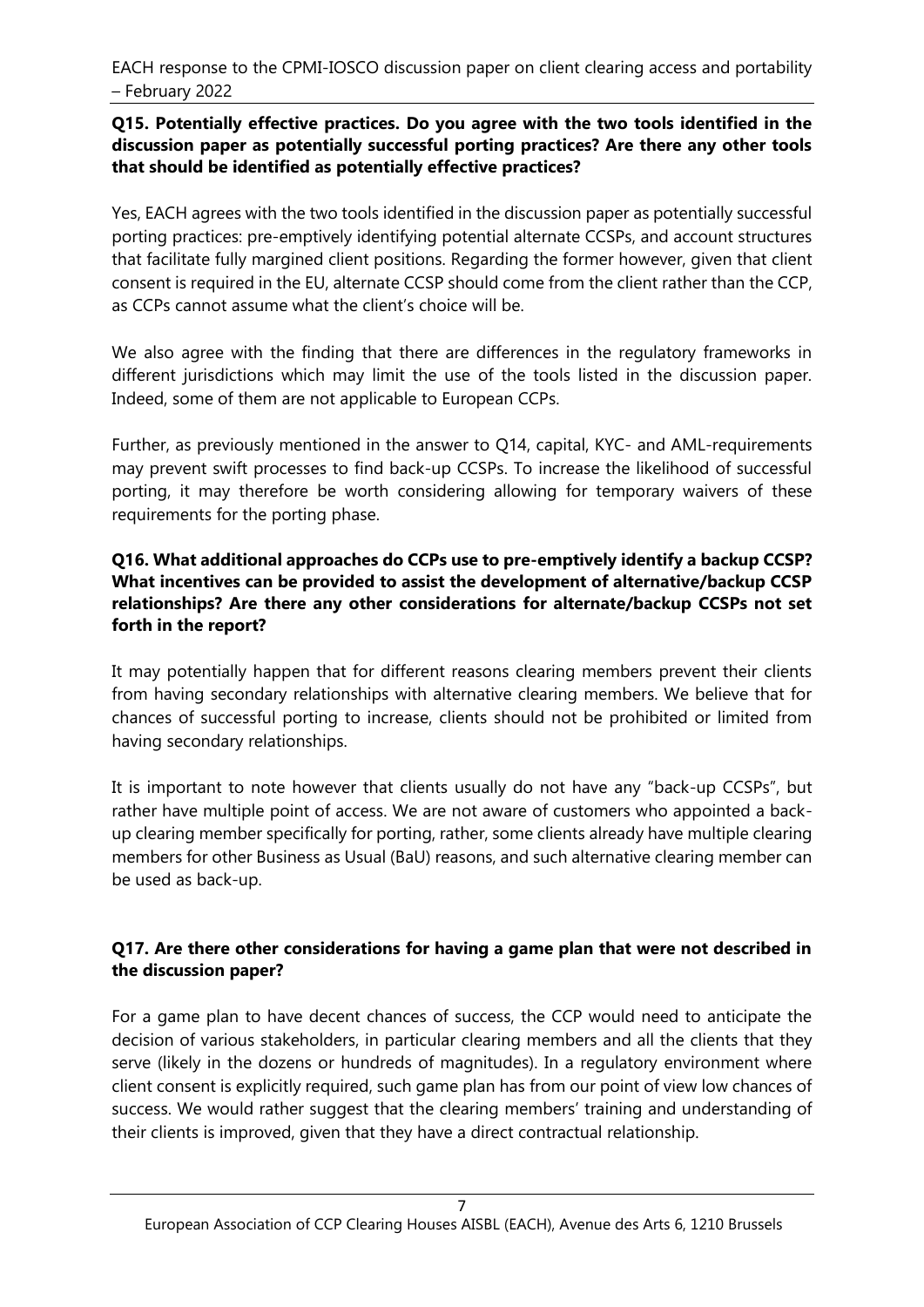#### **Q18. In addition to those outlined in the paper, what attributes of account structures facilitate or impede porting client accounts?**

EACH believes that gross margined account structures make it easiest for porting to happen as clients' identification and risk calculations are done individually. In the current European framework, net omnibus accounts require the consent of every client in the account for porting to happen. Given that these clients are often unknown to the CCP, such requirement is unlikely to ever be met within the timeframe of a porting period. This issue can be solved when converging to a regime where client consent is not explicitly required as further outlined in Q21 below.

Considering the first part of the discussion paper, it is also important to that direct and sponsored access models aim at increasing the likelihood of porting.

#### **Q19. Are some client accounts not suitable for porting?**

As per our previous answers, net omnibus client account structures where several clients need to consent on the same replacement CCSP make it more challenging to port clients as opposed to gross margined ones. In this context, as alluded to in the discussion paper, client consent mechanisms represent a hurdle for successful porting, and it may be worth considering revisiting local regimes with a view to increase the likelihood of porting in this regard.

Beyond the account set-up, the nature of the business of the client will also affect the likelihood of a successful porting. In the EU regulatory framework, where client and CCSP consent is necessary, the degree of preparedness of the client is critical to the success of porting. In particular, the client would need to maintain connection through multiple CCSPs and spend adequate resources to assimilate and train the porting process(es). Only large clients whose business require to maintain the positions for a long period of time, will find it economically reasonable to invest in making porting feasible. Porting frameworks should therefore also take differences between types of clients into account. While some models should increase the likelihood of porting as much as possible, it should also be noted that some clients may be better off through orderly and cost-efficient liquidation than through porting.

#### **Q20. Does holding excess collateral and the ability to make direct payments improve the probability that a client will be ported successfully or are there impediments to using this collateral?**

Yes, holding excess collateral helps improve the likelihood of successful porting. The CCPs ability to provide enough time for the client to find a replacement clearing member will be directly proportional to the collateralisation of such client. Over-collateralisation, or recollateralisation during the porting period will help the CCP having comfort giving the needed time without burdening its clearing community with additional risks.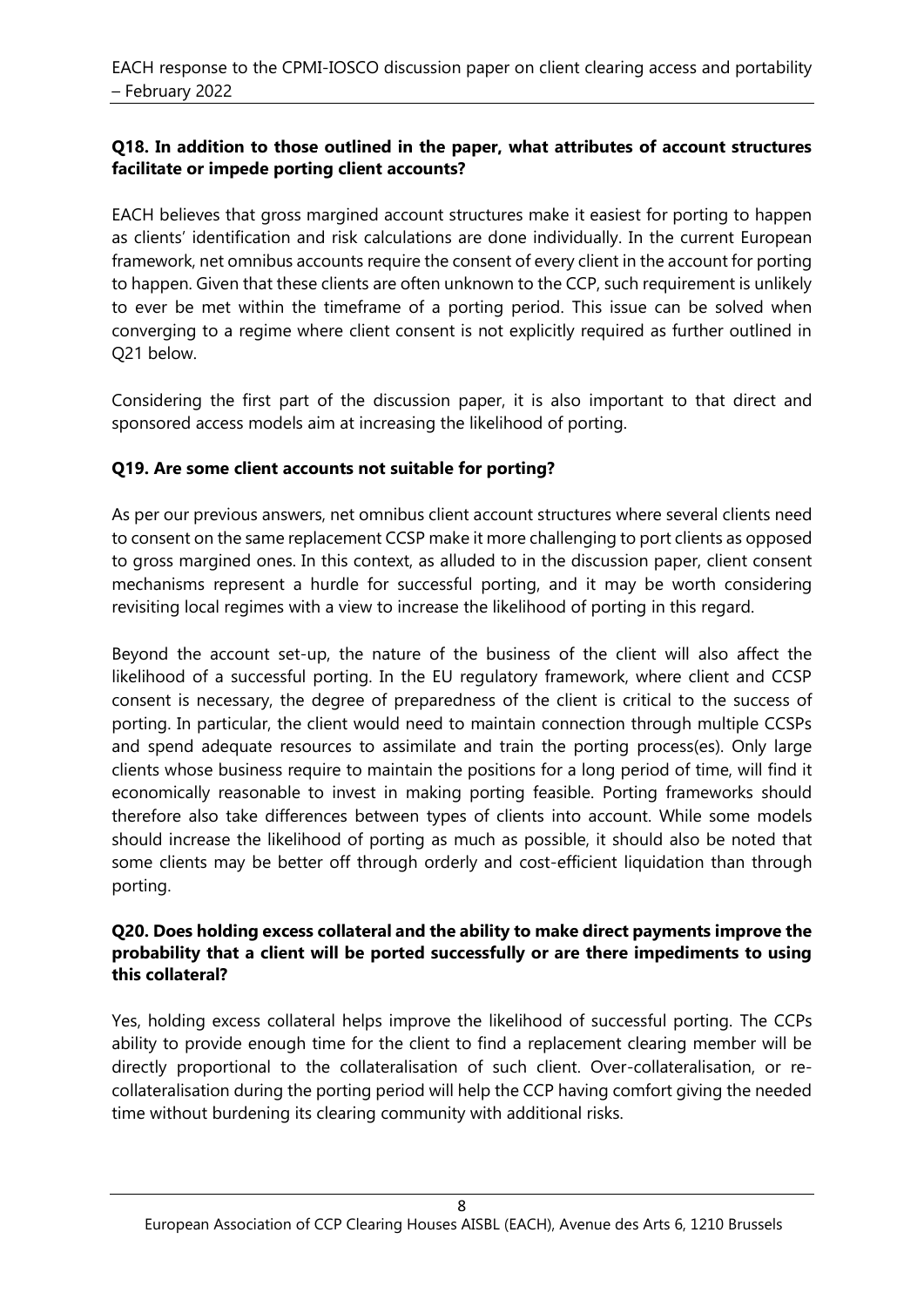Direct payments may also be helpful to allow for a longer porting period even though this option would have to be set-up early in the process and tested regularly as it cannot be improvised on short notice. Furthermore, it may rather work for more sophisticated clients who have the capacities and resources to invest in such arrangements.

#### **Q21. What is your view of a client consent mechanism that could be used to facilitate porting, if permitted under applicable law?**

Subject to permission under applicable law, a negative consent or ex-ante client consent mechanism that would allow the CCP to port the client would contribute to a smoother porting regime. Different to US rules, as mentioned above, in the EU porting depends on client consent and is therefore always initiated by the client. To facilitate porting in the EU, authorities together with the insolvency administrator of the defaulting CCSP, could be allowed to organize and to CCP execute the entire porting process in cooperation with the replacement CCSP, similar to the US LSOC-rules. This would however require a change of EU law. Such procedure would speed up the porting process and would also facilitate the liquidation process for the CCP.

#### **Q22. Are the potentially effective practices described in the discussion paper consistent with prior porting experiences?**

No EACH response.

#### **Q23. Are there any barriers to implementing potentially effective porting practices that are not described in the discussion paper.**

**[EMIR Articles 48\(5\) and 48\(6\)](https://eur-lex.europa.eu/legal-content/EN/TXT/PDF/?uri=CELEX:32012R0648&from=EN)<sup>1</sup>** require a 'porting window' immediately after a default is called, during which time the CCP is not allowed to liquidate, hedge or perform any other steps defined in the CCP rulebook to manage the risk of client's positions. According to the feedback provided by some EACH Members, this has the unintended consequence of leaving the CCP exposed to the price movements of clients that may ultimately choose not to port or have even indicated they do not wish to port. This creates a potential risk to the CCP and consequently the default fund and unfunded resources. It is, therefore, important to highlight the trade-off between long porting time (higher porting chances, but higher losses upon failure) and shorter ones (lower porting likelihood, but lower losses upon failure).

<sup>1</sup> [Regulation \(EU\) No 648/2012 of the European Parliament and of the Council of 4 July 2012 on OTC derivatives, central](https://eur-lex.europa.eu/legal-content/EN/TXT/PDF/?uri=CELEX:32012R0648&from=EN)  [counterparties and trade repositoriesText with EEA relevance \(europa.eu\)](https://eur-lex.europa.eu/legal-content/EN/TXT/PDF/?uri=CELEX:32012R0648&from=EN)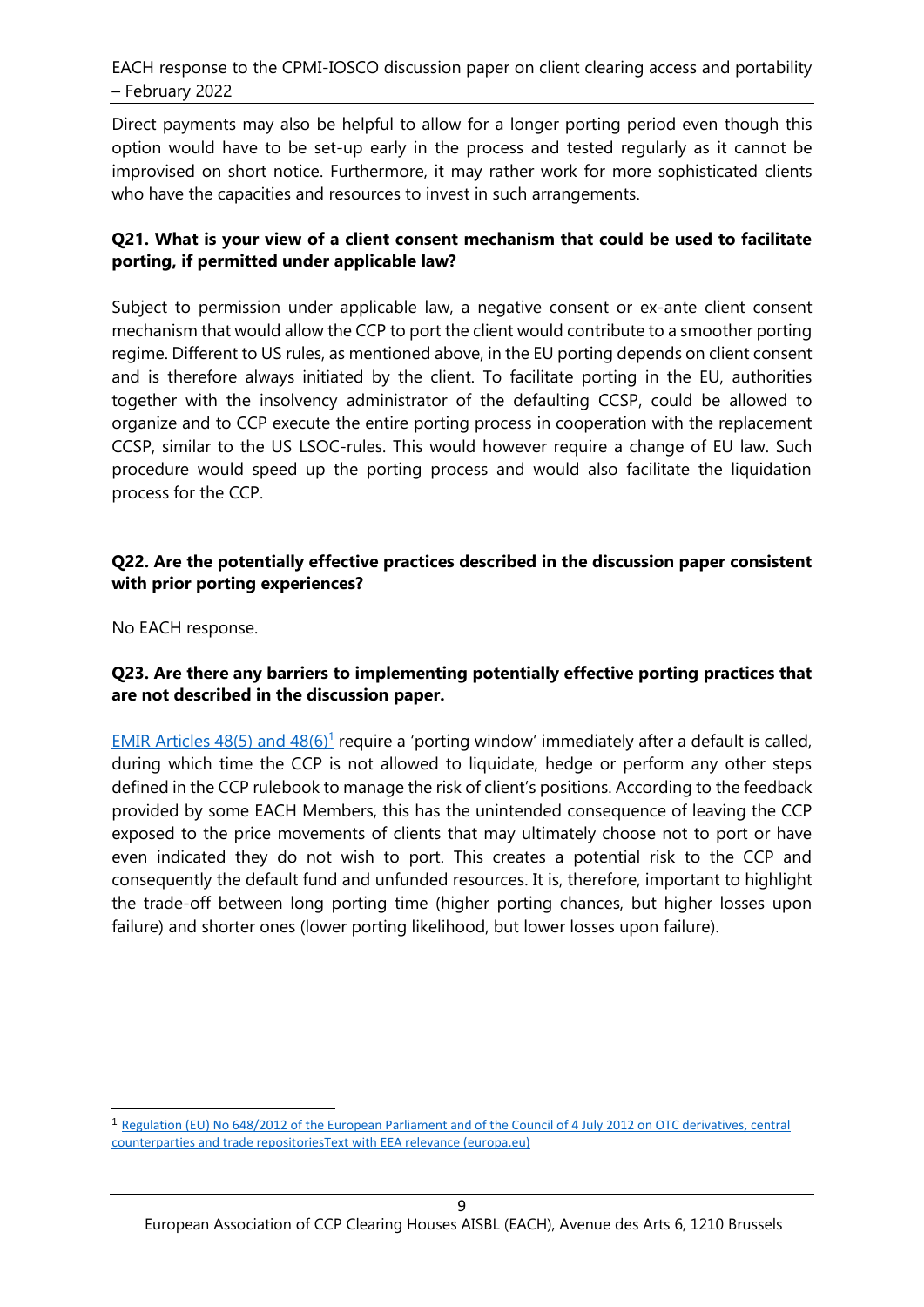#### Communication and coordination

#### **Q24. Are there any additional communications by the CCP or the defaulting CCSP that may increase the probability of porting client accounts?**

CCPs have established communication with clearing members and clients in case of a defaulting CCSP (note that this is also done where a CCP is offering a direct or sponsored access model). Clearing members proactively contacting CCPs about how to manage their clients together in the event of a default is also encouraged as beneficial practice, but the onus remains on the clearing members to initiate this discussion with CCPs. CCPs also make information available on their websites regarding the description of porting processes and necessary requirements and provide exercises to test those processes to facilitate market participants' preparedness.

Further education on the porting process for clearing members and clients alike would beneficial as it would increase the general understanding of the benefits of and the process behind porting, thereby increasing the number of clearing members and clients that would be prepared for such a scenario.

#### **Q25. Are there additional actions CCPs can take following a clearing participant default to coordinate that are not set forth in the discussion paper? Are there any limitations on coordination that are not included in the paper?**

See answer to Q24.

#### **Harmonisation**

#### **Q26. Are there additional items CCPs can harmonise or standardise during business as usual that are not outlined in the discussion paper? Are there any factors that may impede harmonisation or standardisation that are not provided in the paper?**

Harmonization of porting procedure can only be done within harmonized regulatory environment and Default Management Procedure. The porting process is integrated within this procedure, and in particular is accounted for in the MPOR. Different MPOR often implies different porting procedures or reciprocally. Harmonizing for the sake of harmonization might create more problems than solutions if the working hypothesis are different.

#### Notable issues to consider when developing a porting protocol

**Q27. Are there additional regulatory requirements that could impede porting? Can such impediments be addressed or mitigated through action prior to the CCSP's default?**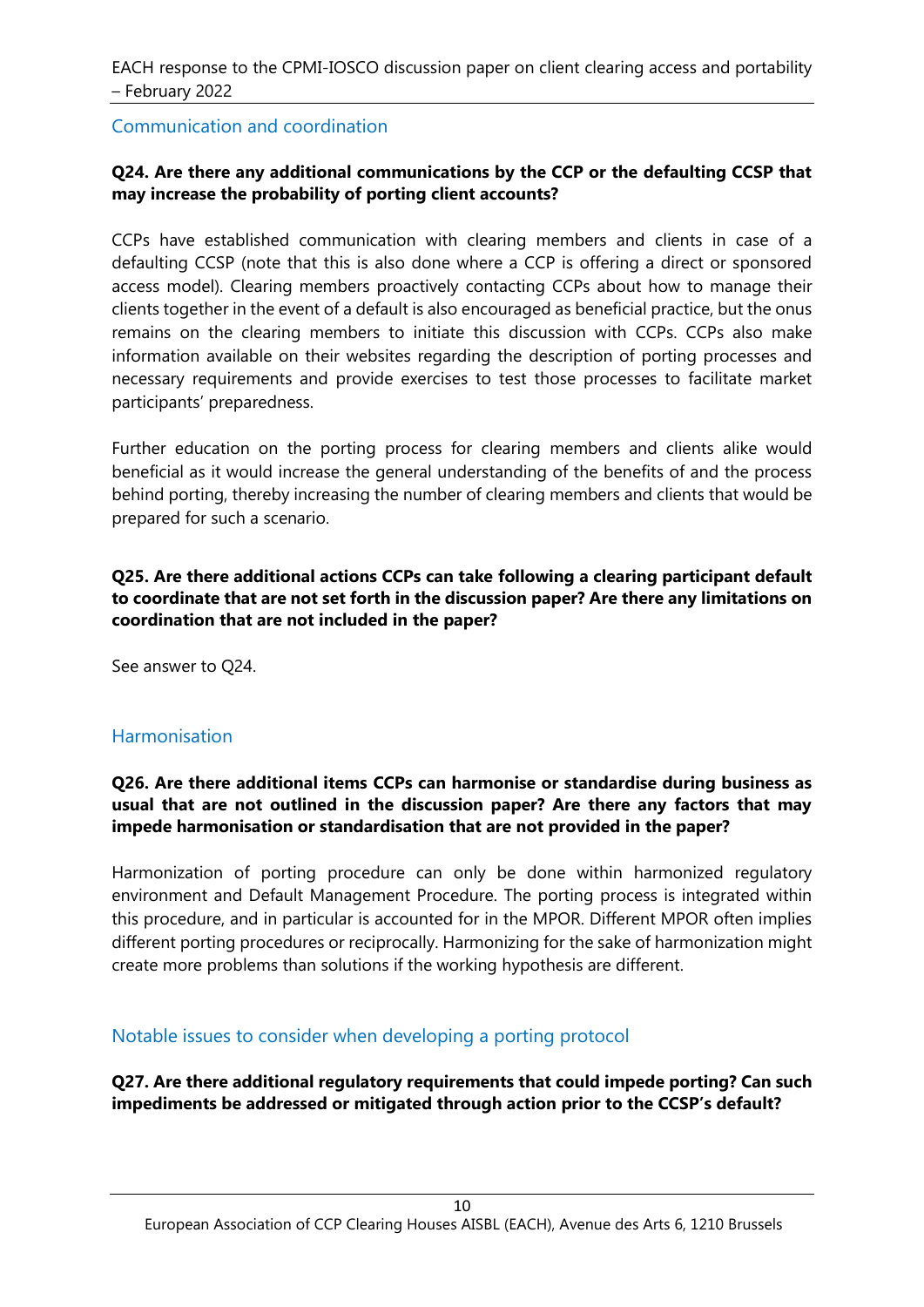As mentioned in the answers to the previous questions, client consent mechanisms can impede successful porting. Further, capital, KYC- and AML-requirements may prevent swift processes to find back-up CCSPs. To increase the likelihood of successful porting, it may therefore be worth considering allowing for temporary waivers of these requirements for the porting phase and revisiting client consent mechanisms, converging towards US LSOC-rules. Further, please refer to response to Q23.

#### **Q28. Are there any additional factors that should be addressed in testing exercises?**

To further enhance participants' readiness, porting could be included into fire drills

#### **Q29. Please provide examples of good disclosure practices from your perspective.**

In the case of some EACH Members, porting procedure and legal documentation are publicly available on their website. However, they agree with the statement in the discussion paper that clients are unaware of this fact. The key reason, however, does not seem to be a lack of transparency, but rather that the likelihood that the defaulted clearing member is theirs [the client's] is too low for the client to be willing to invest the required resources to investigate the porting process. This raises the question of how to incentivize clients to take interest and participate in testing exercises. As an illustrative example of the possible timeline of such an exercise, one EACH member noted it took 3 months to organise and run a porting test with one of their largest clearing members (accounting for elements such as simulating dummy portfolios and commercial considerations).

Where regulated entities such as Banks are concerned, these will often have visibility of their risk protocols due to disclosures they make (e.g. quantification of their risk as their value at risk). This in raises the question of whether all these protocols disclose how to handle client clearing and porting exercises. Such disclosures in these risk protocols would be good practice and should be facilitated by Clearing Members first and foremost.

**Q30. Are there other arrangements a CCSP can make to ensure that, post default, the CCSP can help coordinate porting at multiple CCPs if the CCSP is a non-defaulter? If the CCSP defaults, what arrangements can the CCSP make to facilitate the porting of its clients?**

Please refer to answers to Q24 and Q29.

## Suggested next steps

**Q31. Please provide feedback on the suggested next steps for consideration. Do you agree that these issues warrant further consideration by CCPs, CCSPs and/or clients? Are there additional issues that may warrant further consideration?**